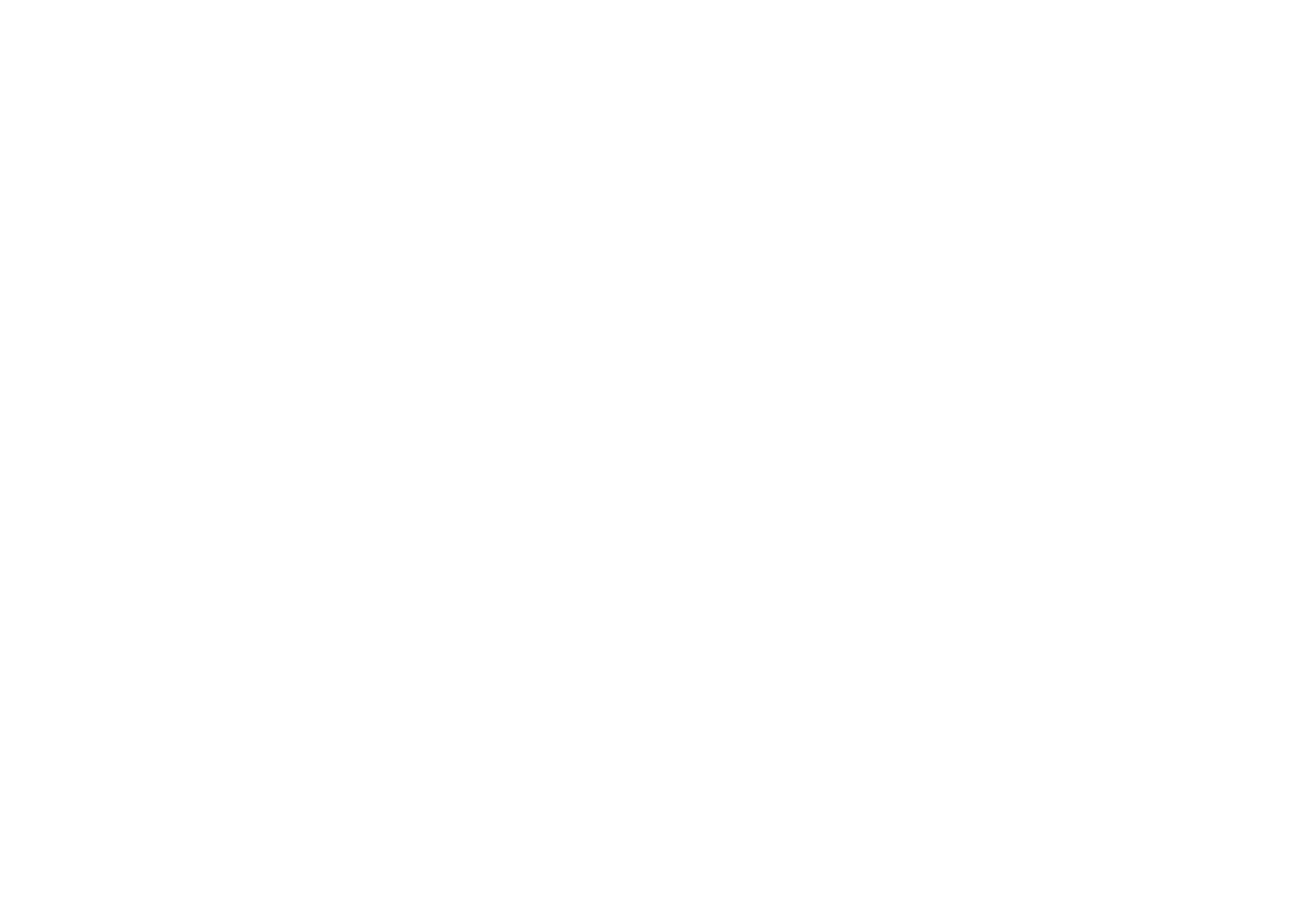# **Contents**

| Black Autonomy  10                                                               |  |  |  |  |  |  |  |  |  |  |  |
|----------------------------------------------------------------------------------|--|--|--|--|--|--|--|--|--|--|--|
| The Wobblies $\ldots \ldots \ldots \ldots \ldots \ldots \ldots \ldots \ldots 11$ |  |  |  |  |  |  |  |  |  |  |  |
| Workers Solidarity Alliance  13                                                  |  |  |  |  |  |  |  |  |  |  |  |
| Libertarian Municipalists 14                                                     |  |  |  |  |  |  |  |  |  |  |  |
|                                                                                  |  |  |  |  |  |  |  |  |  |  |  |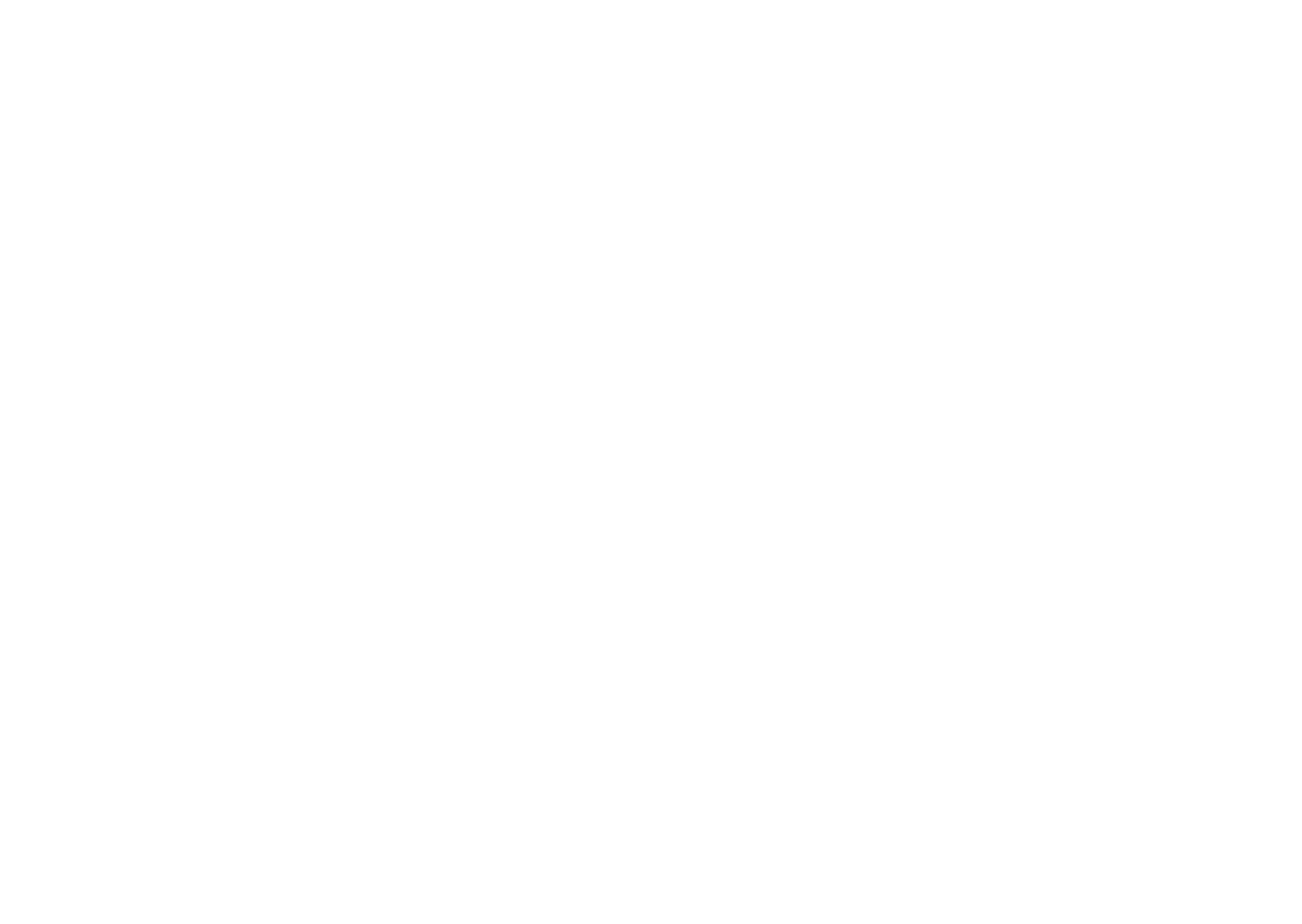mostly in network organisations at present, seem interested in trying to work towards a new continent-wide federation, possibly based on anarchist communism, which is something the ACF would greatly welcome, though the foundation for this does not look at all steady. The ACF has a secretariat which is responsible for international contacts with anarchist groups and individuals. We welcome exchange of publications and ideas with anarchist organisations worldwide.

*In the last year American anarchists have had the dissolving of Love and Rage, an upsurge in industrial action by workers, and continued state repression of members of Black Autonomy. So, what is going on, and what is the hope for anarchist organisation in America? In this article we attempt a round up of some of the current anarchist organisations in the United States and Canada, based both on contacts that the ACF has built in the last few years, and from anarchist press and internet sources.*

#### *Love and Rage*

Bringing anarchists together on a continent wide basis in North America has always been an uphill struggle, never mind the formation of robust organisations such as federations, but the late 1980's saw several convergences, firstly at the "Haymarket International Anarchist Gathering" in Chicago in 1986, followed by "Building the Movement Anarchist Gathering" in 1987 in Minneapolis, the "Anarchist Survival Gathering" in Toronto, Canada in 1988, and "Without Borders Anarchist Gathering" in San Francisco in 1989. Out of the Minneapolis gathering came an initiative known as the Mayday Network, involving several anarchist groups and the trotskyist Revolutionary Socialist League, some of who were embarking on a conversion to anarchism. At a subsequent conference in Chicago in November 1989, *Love and Rage* newspaper was launched, together with a new organisation with Statement of Principles, which become the Love and Rage network in 1991. Opponents from the beginning were wary of the involvement of the RSL, which in fact dissolved itself on the same weekend that L+R was founded, but the network was widely supported and groups not only in the US but also in Canada, Mexico and South America identified themselves with the network. L+R became the Love and Rage Revolutionary Anarchist Federation in 1993 in a attempt by some of the groups to tighten up the loose network, resulting in the loss of some mem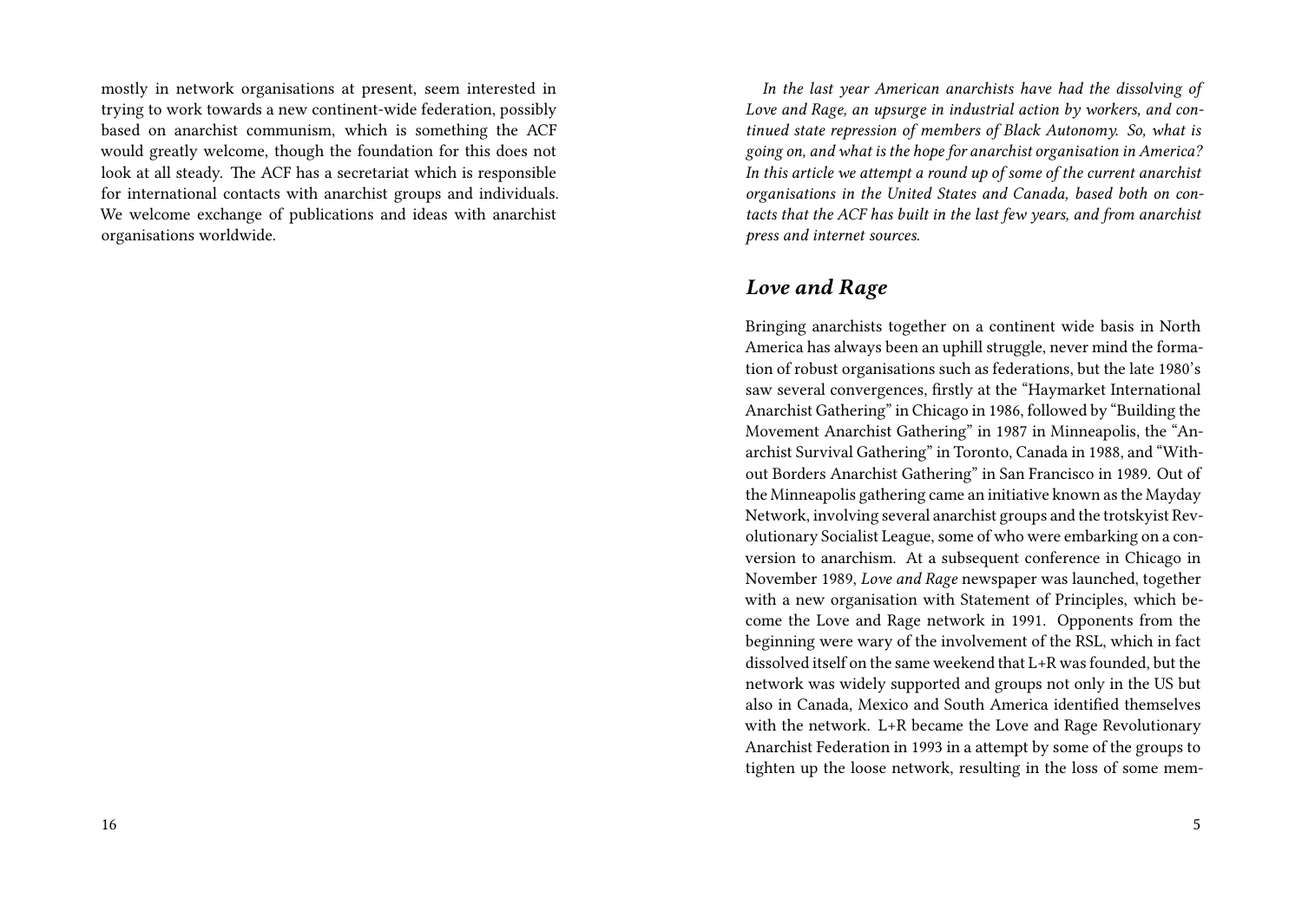ber groups. This point may be seen as the start of a decline — some features of this being uncritical support for the Zapatistas/ EZLN and a move away from anarchism as the key ideology. On the other hand, being a loose federation, and never really identifying itself as anarchist except in name, L+RRAF was pretty well open to all comers from the beginning and was happy to embrace a wide range of political views and religious beliefs. The situation came to a head publicly in June this year with the press release announcement,

" […] After more than 8 years of hard work, the Love and Rage Revolutionary Anarchist Federation voted to dissolve itself during a brief conference at Hunter College in New York City on Saturday, May 23, 1998. some participants in the conference spent the weekend laying the foundation for a new provisional organisation, the Fire By Night Organizing Committee. Members of another faction at the conference also announced their intention to launch a journal and a new organization. Neither of those projects has a name yet."

The press release went on to explain the dissolution in terms of non-agreement on whether anarchism had all the answers to their problems, on the theory of "white-skin privilege" and about practical work. It appears that the FBNOC (who sent out the above release) have taken what they see as a general anti-authoritarian position, which is accommodating of Maoism and Marxism in addition to anarchism. Maoism especially is being taken up by non-Marxists in the USA, and is also finding its way into prisoner support organisations like ABCF and Jericho '98 (see below). Another faction is purported to be taking a class-based anarchist position, and producing a discussion forum document entitled Towards a fresh revolutionary anarchist group but in spite of attempts to contact them at their Detroit address we have been unable to verify

#### *Conclusions*

What can we conclude about the American scene? The politics seem very broad without much consensus, neither between groups nor within the 'networks of collectives' that are the preferred organisational form at present. The few coordinated continent-wide events are limited to the aptly named "gatherings", rather than something which is able to be taken forward organisationally. Some activists appear to see anarchism as only one strand of their politics and seem happy to embrace what we see as authoritarian ideas, but which they see only as a different type of anti-authoritarianism. This is a resistance to "ideological purity" amongst many American radicals, who as a result are more willing to accept general leftist ideas. This is somewhat different to Britain, where most activists still generally oppose any flavour of Marxism or Maoism, though support of national liberation struggles is still prevalent. On the other hand, local and regional activism is widely supported, for example against globalisation and capitalist trade agreements like MAI, something which may well find a resonance outside of the US. Race is also clearly a major issue, and European class struggle anarchists clearly need to understand how they are viewed by groups such as Black Autonomy and by other anarchists who subscribe to the theory of "white-skin privilege". These are challenging ideas, especially as BA is firmly in the class struggle mould, against cross-class alliances and against separatism. The libertarian municipalist agenda appears to be no more than a reformist strategy based on smaller political units than the state, and seems unlikely to strike any chord with the broader movement. The IWW, with a historical tradition to live up to, is the most consistent of the organisations and the only one capable of producing a regular paper, albeit without an overt anarchist agenda. Many class struggle anarchists, whether in the IWW or not, do refer to themselves as "wobbly" in recognition of the importance of radical workplace politics. A few anarchists,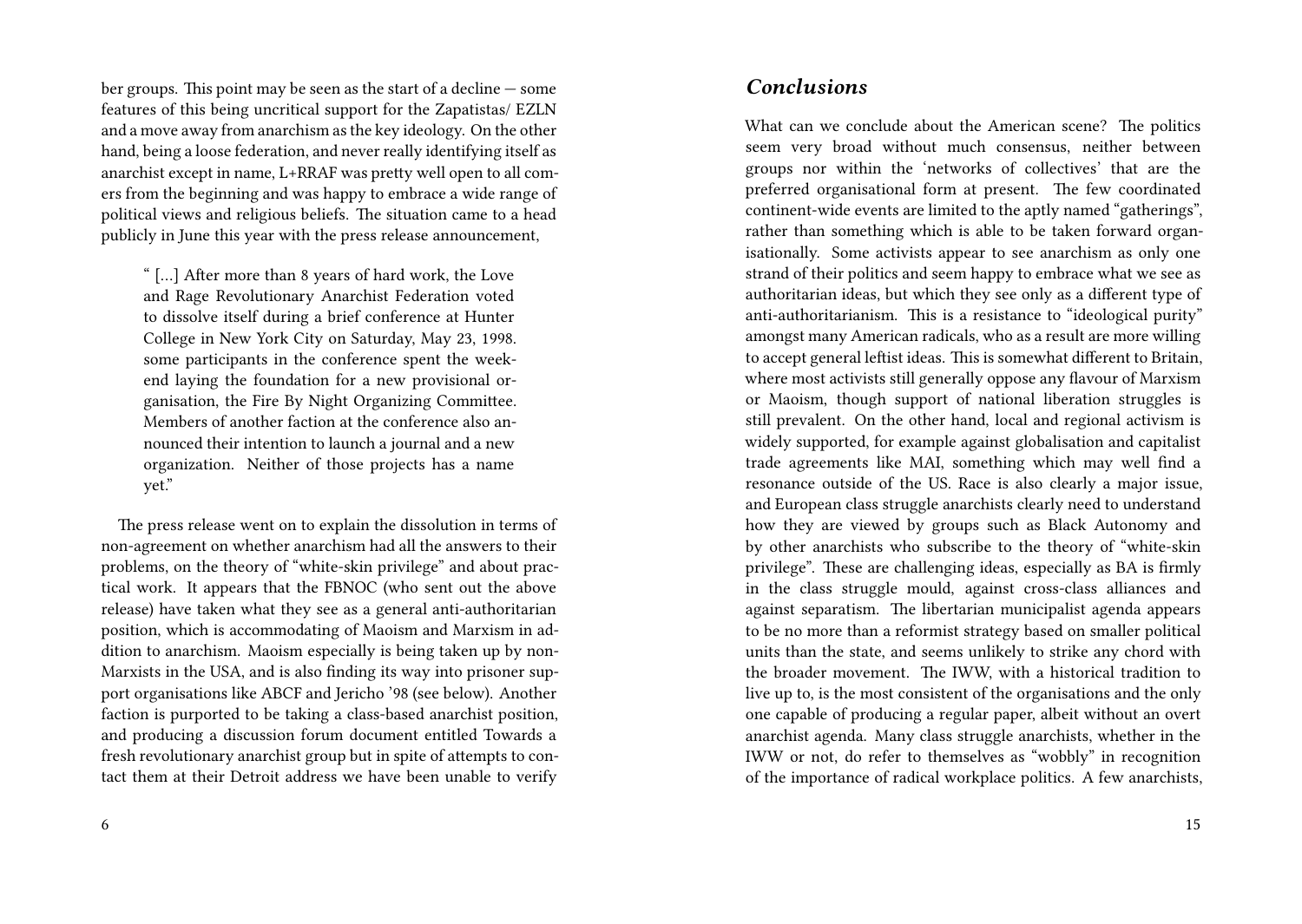### *Libertarian Municipalists*

Moving on to the libertarian municipalists, their  $2<sup>nd</sup>$  International/ Interpolis Conference is due to take place in the state of Vermont in August 27–29 1999. Hosted by the Institute of Social Ecology, billed as "The Politics of Social Ecology: Libertarian Municipalism — an anarchist agenda for the 21<sup>st</sup> Century", and with Murray Bookchin expected to deliver the "keynote address", it aims to build on the "theoretical framework" established at the first conference which took place in Lisbon, Portugal in August 1998, attended by 125 people. Though still academic in structure, delegates are asked to treat it as "a working conference […] with the expectation of building a movement with others who share their commitment", the stated aim of this movement being to build parallel institutional powers, via citizens assemblies, either by participation in local elections or by extra-legal means. The idea of social revolution would eventually be to take power in these municipalities. This reformist approach has already been strongly attacked by the IWA as being no more than replication of the bourgeois state, typified by Bookchin's "ignoring of the meaning of workers' struggle".

In addition to the above, there are the magazines such as the anarcho-primitivist *Fifth Estate*, *Anarchy*, radical newspaper *Slingshot*, and *Profane Existance* — "making punk a threat again" (note the latest news is *Profane Existance* wound up in October 1998) . There are also various council communist groupings who produce useful propaganda such as Collective Action Notes, Red and Black Notes, and The Poor the Bad and the Angry, and we have also had intermittent contact with Los Angeles Workers Voice, who are sympathetic to the Communist Workers Organisation in Britain.

this (Note: this has now appeared on-line). According to the FB-NOC press release, this other faction calls for "a federation of collectives united around firm anarchist/anti-authoritarian politics and outlook, oriented to the working classes and most oppressed, and active in building Anti-Racist Action as an anti-authoritarian mass movement". FBNOC criticise their sacrificing of practice and mass organising to ideological purity. It's probably fair to say that for all its faults, most American anarchists were sad to see the end of L+R. One point in its favour was its managing to publish in both English and Spanish (though the *Mexican Amor y Rabia* group) and so reach a wider readership (and we have also found some on-line literature in Italian).

### *National Initiative*

Around the time of the formation of L+RRAF, another national initiative was launched. The Network of Anarchist Collectives was to be a "facility for resource sharing, mutual aid, and communication" amongst anarchist collectives in US and Canada. From the outset, there were disagreements over whether the network should be restricted to "anarchist" collectives and even over what a collective should be; an agitational group trying to smash the state, or just a self-organised group of some kind? In spite of these broad disagreements, a mission statement and member policy were eventually formed, but then only three groups wanted to join: the Chicago A-Zone, Critical Mass Media (Syracuse) and the Toledo (Ohio) A-Zone.

NAC produced several issues of a magazine *(Dis)Connection*, and organised a few gatherings. The network is no longer operating as such, though *(Dis)Connection* is soon to be restarted by some of the original members.

One other recent loss was the Demanarchie group in Quebec, Canada in March, which previously translated ACF pamphlets into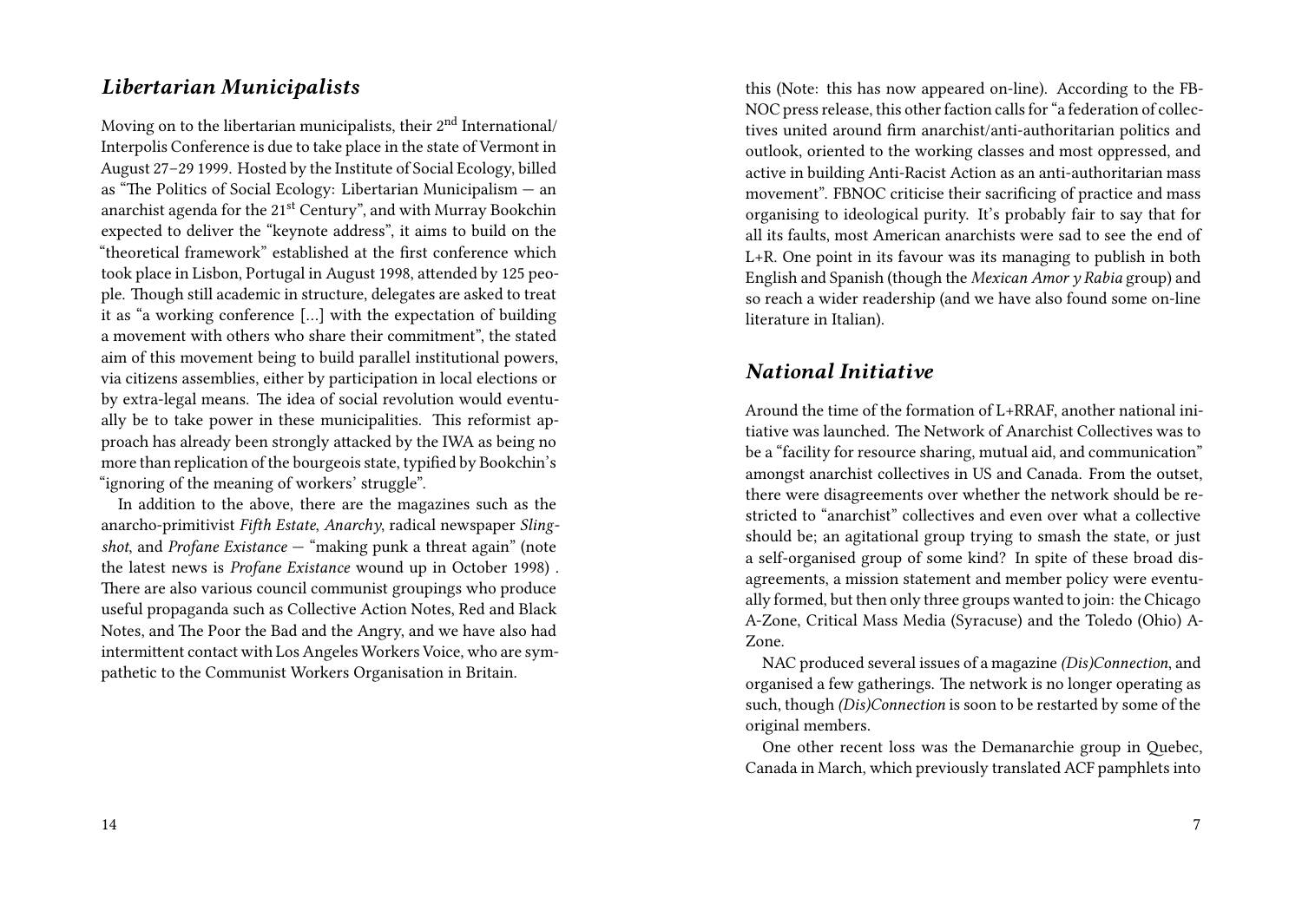French. Members of the group have since met with other Quebec anarchists to discuss the formation of a new organisation though we are waiting to hear the outcome. (we are now pleased to hear they have resurfaced as a new group, Emile Henry).

On a happier note, a New England anarchist-communist federation may be in the making. Boston-based *We Dare Be Free* newspaper was launched in the Spring 1998 and the authors are keen to promote class struggle politics on the East Coast. They have also begun an International Solidarity Campaign to support international anarchist struggles, notably against the repression of Italian anarchists, and literature distribution by Insurrection Mailorder. As well as covering news, the editors of *We Dare Be Free* have reprinted texts by Bakunin and Malatesta, which has also been the approach of a smaller local project by the Anarchist Voice of Cambridge. These and other anarchists along the East Coast (from Virginia up to Montreal, Canada) are attempting a wider linkage "in the spirit of NAC" by means of the Atlantic Anarchist Circle.

#### *Active Resistance*

In 1996 a new series of gatherings was begun under the name Active Resistance, "an anarchist gathering of organizers and activists to share and discuss strategies and tactics to build and support radical left movements against capitalism and the state". The first AR continental conference was in Chicago in August 1996 which was attended by 750 people, the second in Toronto in August 1998. AR98 was hosted by Toronto Anarchists with some help from regional contacts. The 7 day event, which attracted 600–800 people, was mainly attended by "young punks/young people […] aspiring towards anarchism", though members of IWW and members of the AAC and other networks were also present. Part of the event involved a conference (not unlike Bradford Mayday 98) with 4 schools/core groups; "Building Revolutionary Movements,

8

as it exists, and has supporters who do not have class struggle politics.

#### *Workers Solidarity Alliance*

The American section of the IWA is known as the Workers Solidarity Alliance. Unlike the IWW, the WSA-IWA is not a union, but more like the Solidarity Federation in Britain, it is a propaganda organisation promoting anarcho-syndicalism, and supports workers struggles. Its most recent continental initiative is the I99 International Solidarity Conference which will be taking place in San Francisco on 1–5 June 1999. The conference will aim to bring together union activists under the banner "The working class and employing class have nothing in common, the working class should take over the economy, and the working class must organise into unions to fight the capitalist class". Subjects for discussion are the stopping of factionalisation, combating the World Bank, connecting workers issues with those of the environment and poverty, and exploration of alternative forms of organising and cooperation. At its annual conference the IWW also endorsed the I-99 conference, which may strengthen links between the two organisations, which already exist especially in San Francisco itself. The WSA-IWA has also organised a US speaking tour for Sam Mbah, member of the Awareness League in Nigeria and co-author of the book African Anarchism, published in 1997. He will speak in several cities during November 1998 to "enrich anarchism and anarchist principles with an African perspective, and help to carve a place for Africa with the framework of the worldwide anarchist movement". Interestingly, the debates which occurred within the RSL shortly before their rejection of orthodox Trotskyism and involvement in the early Love and Rage, are also credited (in African Anarchism) with influencing the similar transformation in the Awareness League, which was formerly a leftist coalition but is now part of the IWA.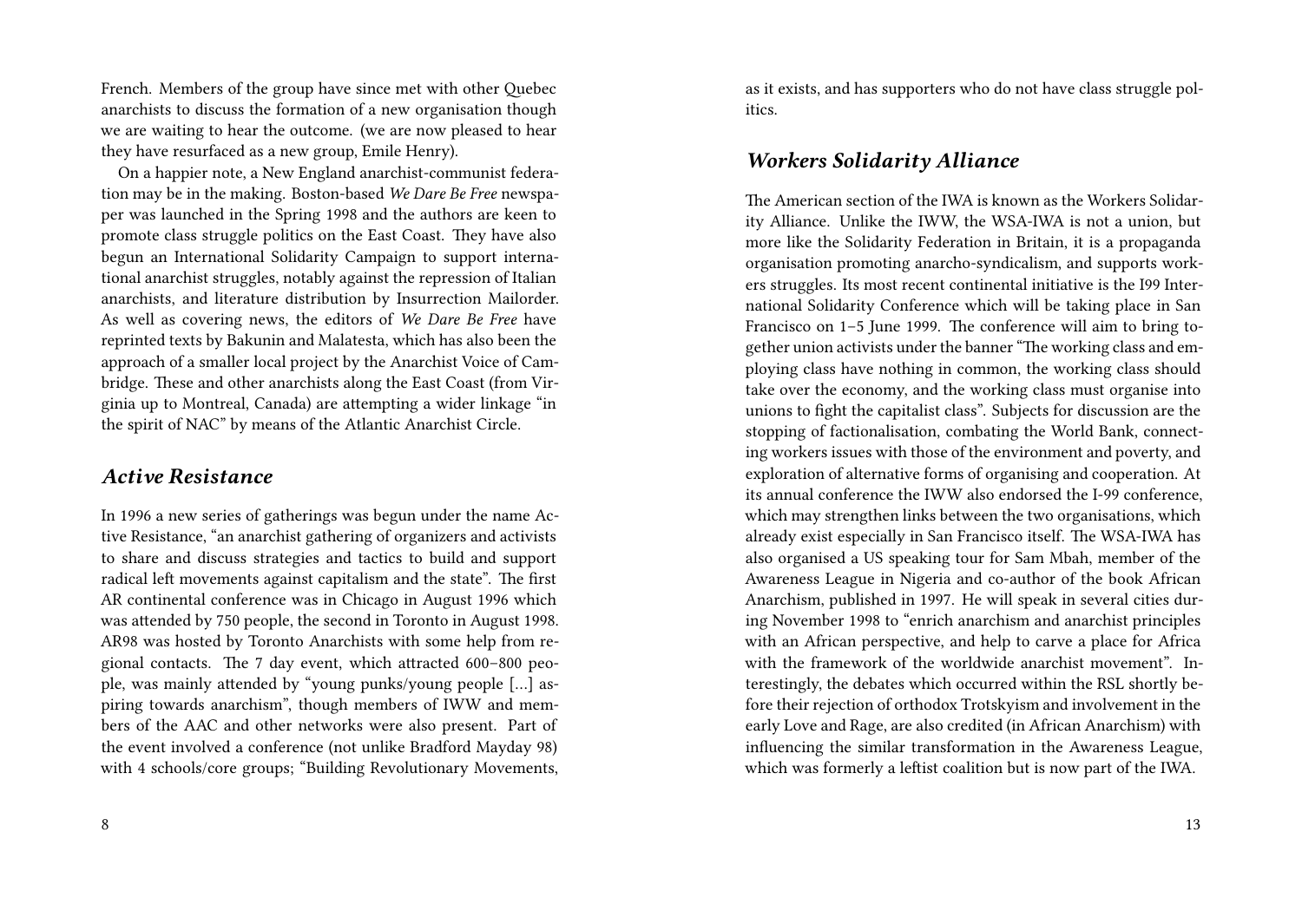in general over the last few years. Their monthly paper *Industrial Worker* reported in its October 1998 issue on the IWW General Assembly which was attended by 87 members, the largest meeting for many decades. General Secretary-Treasurer Fred Chase reported a more than doubling of membership since 1995 and an increase of one third in the last year alone. The assembly identified organising strategy as a key issue, especially as international sections are growing. The USA has seen some large scale industrial actions over the last couple of years, including a national strike of United Parcel Services workers, a plant shutdown at General Motors, construction workers striking and fighting police in New York City and a walkout/lockout at Detroit News and Free Press. Although much of the action was supported and orchestrated by the Teamsters, some of it has had a rank-and-file flavour, which has undoubtably given a boost to organisations like the IWW, who have also taken the opportunity to critique the 'business unions'. Parallels between the US and UK are also apparent especially over privatisation of transport and welfare, and against casualisation. The IWW was extremely supportive of the Liverpool Dockers and is benefiting from strengthened international links as a result. Whilst the IWW is revolutionary syndicalist in a general sense and deliberately avoids ties with specific ideological groups, anarchism remains a strong current within it. It also has a loose linkage with the US Earth First and some members of IWW are supporters of the Food Not Bombs organisation which distributes free vegetarian food to the destitute. The more politically orientated *journal Libertarian Labor Review* — "Anarchosyndicalist Ideas and Discussion" presents an approach in favour of building the One Big Union in the USA, and has recently reported on a debate within the IWW (first printed in Australian magazine of the Anarcho-Syndicalist Network, *Rebel Worker*) about whether or not activities like Food Not Bombs are too marginal and detract from the main task of building unions. Certainly the FNB campaign is part of the wider 'movement' such

Art and Revolution, Community Organising, and Alternative Economics". The AR98 organisers are due to produce a "zine" to bring together views and feedback about the event, but already one criticism has been that the groups were unable to discuss things in much depth since so many were coming across ideas for the first time. Informally however, links between organised anarchists are said to have been strengthened. Another view is that whilst events like AR98 are significant as gatherings, they are not as important to many people as local and regional actions, although the event as a whole has given people "energy, inspiration and ideas". The next AR gathering is due to happen in Texas, early in 1999.

Another new initiative is calling itself the Heatwave communistanarchist federation, which is based in Forth Worth/Dallas. Heatwave is calling for people to set up "Heatwave collectives" in other parts of the US, but apart from an internet web-site, we do not know much about them.

#### *Prisoner Support*

We have previously referred to the prisoner support organisations. One in particular, Raze The Walls! deserves a special mention, as the ACF has had good links with its members for quite some time. Unfortunately, RTW! Network dissolved in October 1997 over a messy disagreement over the support or otherwise of a prisoner, but the Georgia group maintained the name RTW! and in conjunction with Florida based Orlando Anarchist Black Cross-Support Group, they recently expanded their remit to general issues by the launch of the magazine RTW! Quarterly at the end of 1997. The first issue reprinted Working Class Times, seemingly unaware of the rows carrying on in the UK between its authors and Class War (note, this is the old federation  $-$  CWF has been continued/ relaunched by some of its ex-members) over the issue of whether there is a ruling class or just a middle class, but the second carried a